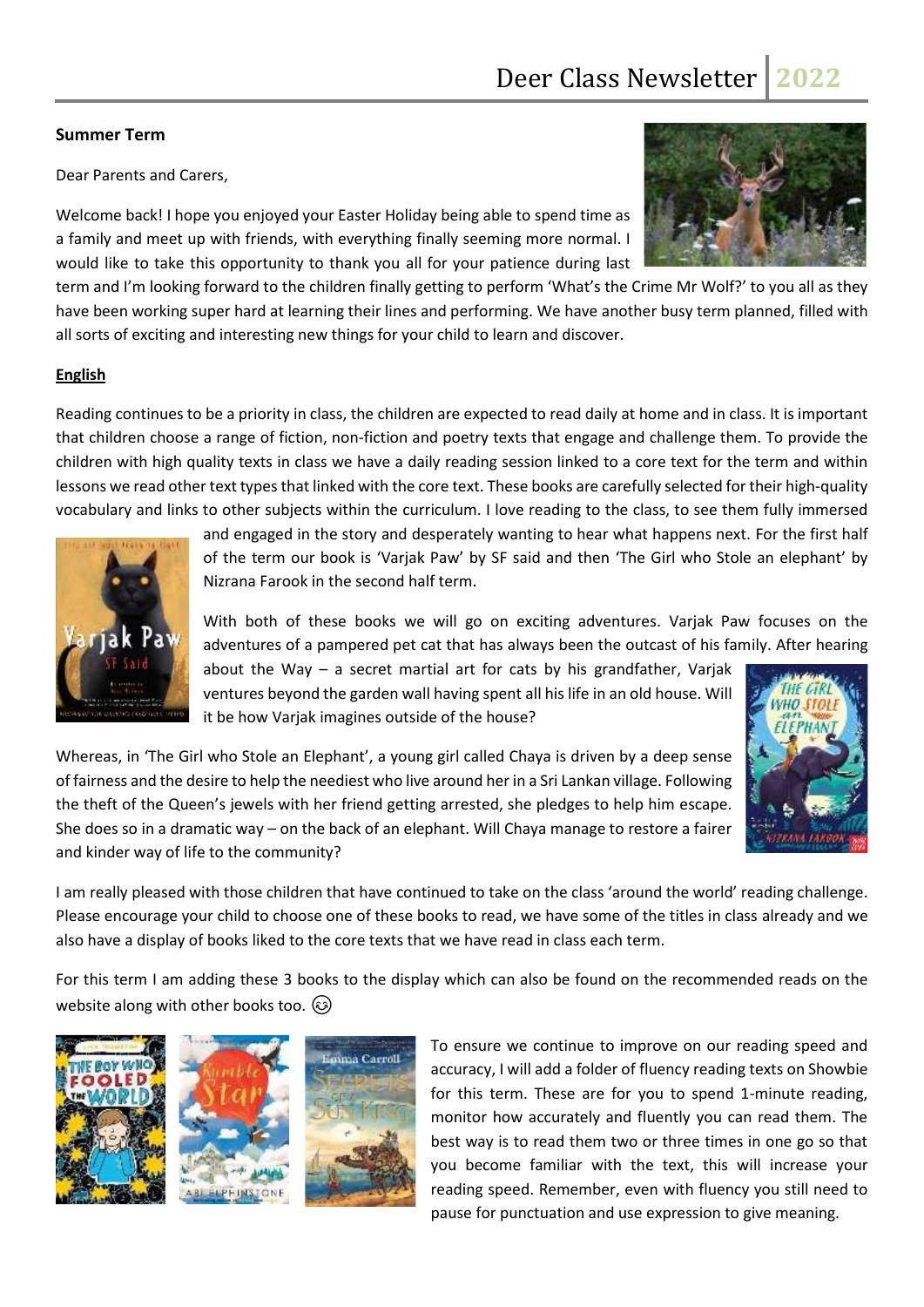In Writing, we will write a news report and a first-person imaginative diary entry linking to our History learning on the achievements of Ancient Egyptians, a critical analysis of narrative poetry, an explanatory text linked to our Science learning and a third person adventure story. To write each genre successfully we focus on the grammar and spellings needed within our daily writing sessions.

## **Maths**

As Mathematicians, we will be moving our understanding of fractions into decimals, looking at the relationship between fraction and decimals, comparing and ordering decimals. We then look at money, time, angles and shapes, symmetry and coordinates.

Continue to use TTRS as you all rock! We have now learned our 6, 7 and 9's and will continue to learn them in class so keep practicing all your time tables at home as well to improve your recall of both multiplication and division facts. The children should be going on TTRS for at least 20 minutes a day and playing Soundcheck games to prepare for the Multiplication Check in June.



## **Curriculum Subjects**

Summer term holds many exciting new learning opportunities ahead for the children as we continue to teach the curriculum in blocks. We also start the term with a trip to the School Farm and Country Fair which will be an enriching day for the children and links with our Science and Geography learning from the year.

As scientists, this half term we will understand Sound and in Summer 2 we will understand States of Matter to connect what we learned about the Water Cycle in the Spring Term. These are the questions we will answer first:

#### **Sound**

- 1. What is sound?
- 2. How does sound travel?
- 3. What is the pitch and loudness of sound?

As historians, we will learn about the Achievements of Ancient Egyptians. These are the questions we will be beginning with:

**The achievements of the earliest civilisations and a depth study of ancient Egypt**

- 1. Who were a few of the earliest civilisations and what did they achieve?
- 2. Who were the ancient Egyptians and where did they live?
- 3. The Old Kingdom: who was significant and what did they achieve?
- 4. The Middle Kingdom: who was significant and what did they achieve?
- 5. The New Kingdom: who was significant and what did they achieve?
- 6. Achievements: how and what did the ancient Egyptians write?
- 7. Gods: What did the ancient Egyptians believe in?
- 8. Evidence: What do we know about Tutankhamun?

In Geography, we will retrieve our knowledge about the features of rivers and we will carry out a River Study of the River Nile, to know where the Nile is located and how important it was for the Egyptians civilisation. In the second half term we will learn and use fieldwork and mapping skills.